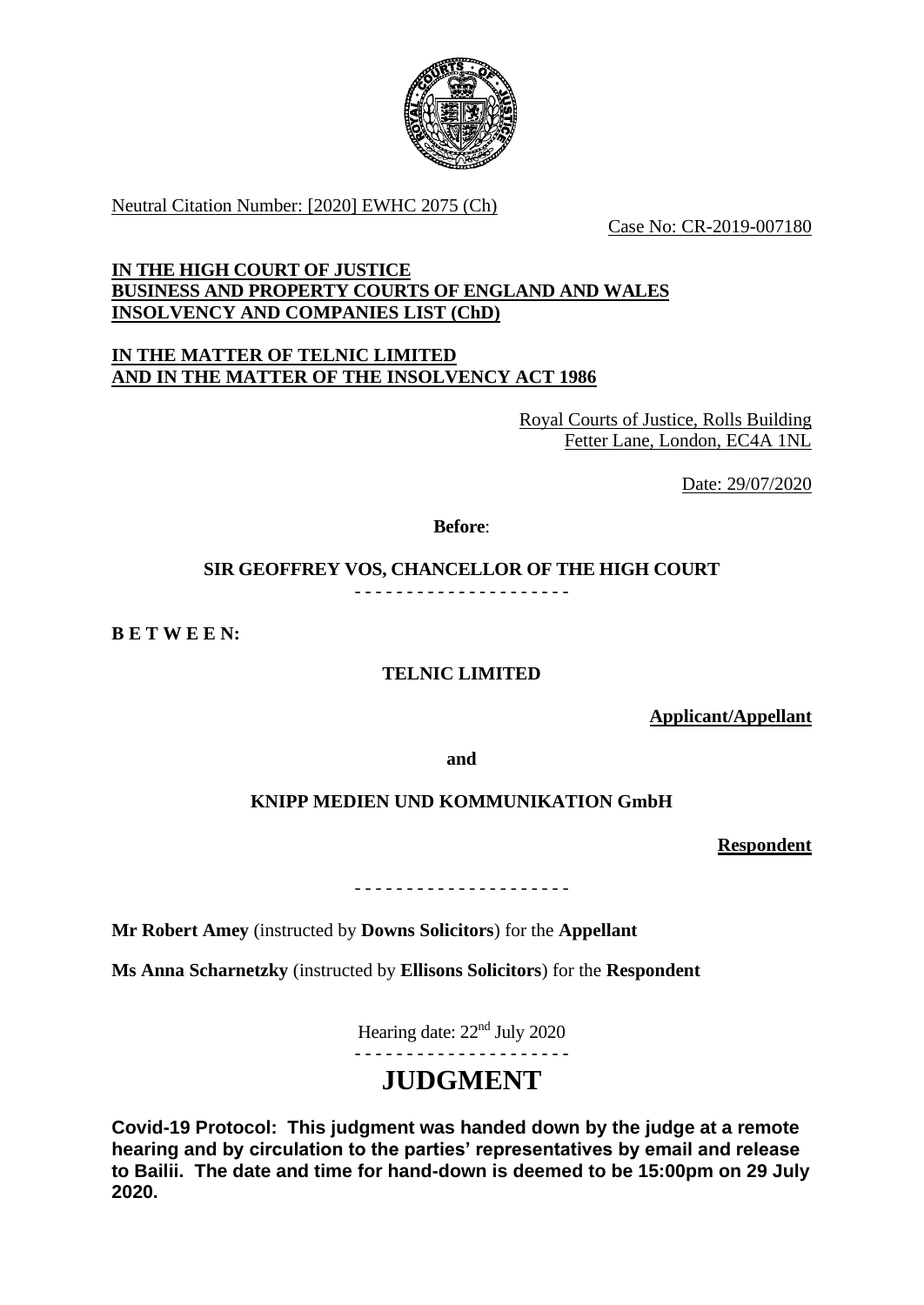## **Sir Geoffrey Vos, Chancellor of the High Court:**

#### Introduction

- 1. This is an appeal from an order made by Deputy ICC Judge Schaffer (the "judge") on 19 December 2019 (the "Order"), whereby he restrained the Petitioner, Knipp Medien und Kommunikation GmbH ("Knipp"), from proceeding with its winding-up petition against Telnic Limited ("Telnic" or the "Company"), stayed the petition on the basis that the debt was not admitted and subject to an arbitration clause, and ordered Knipp to pay Telnic's costs assessed at £25,000 into an escrow account held by the solicitors.
- 2. I dealt with a number of preliminary matters concerning the appeal and Knipp's respondent's notice in a judgment delivered on 10 June 2020 ([2020] EWHC 1615 (Ch)) (the "first judgment"). I shall not repeat what I said there.
- 3. The parties have attempted to turn what is, in reality, a quite straightforward and commonplace set of circumstances into something complex. I am not intending to allow myself to be any more diverted into those complexities on the substantive hearing of the appeal and cross-appeal, than I was in my first judgment.
- 4. In essence, the appeal and cross-appeal raise just 5 issues:
	- i) Was the judge right to decide that he was bound by *Salford Estates (No. 2) Limited v. Altomart Limited (No. 2)* [2015] Ch 589 ("*Salford Estates*") to consider whether there were wholly exceptional circumstances before moving to ask whether the debt was disputed in good faith on substantial grounds?
	- ii) Was the judge right, in effect, to decide that there were, in this case, no such wholly exceptional circumstances?
	- iii) Should the judge have dismissed the petition, stayed the petition, or allowed the petition to proceed?
	- iv) Was the judge wrong to have ordered Knipp to pay Telnic's costs on the standard basis?
	- v) Was the judge wrong to order Knipp to pay the costs into an escrow account, rather than directly to Telnic?

#### The basic facts

- 5. Since 2007, Knipp has provided data hosting and software development services to Telnic for the purposes of its operation of the ".tel" domain.
- 6. On 1 December 2009, Knipp and Telnic entered into a Services Agreement (the "Agreement") for the provision of those services. Clauses 12.1 and 12.2 provided for a service fee to be paid by Telnic to Knipp within 30 days of receiving monthly invoices from Knipp. Clause 23.1 provided that "any dispute, controversy or claim arising out of or relating to this agreement … or the breach, termination or validity thereof" shall be referred to arbitration upon the written request of either party.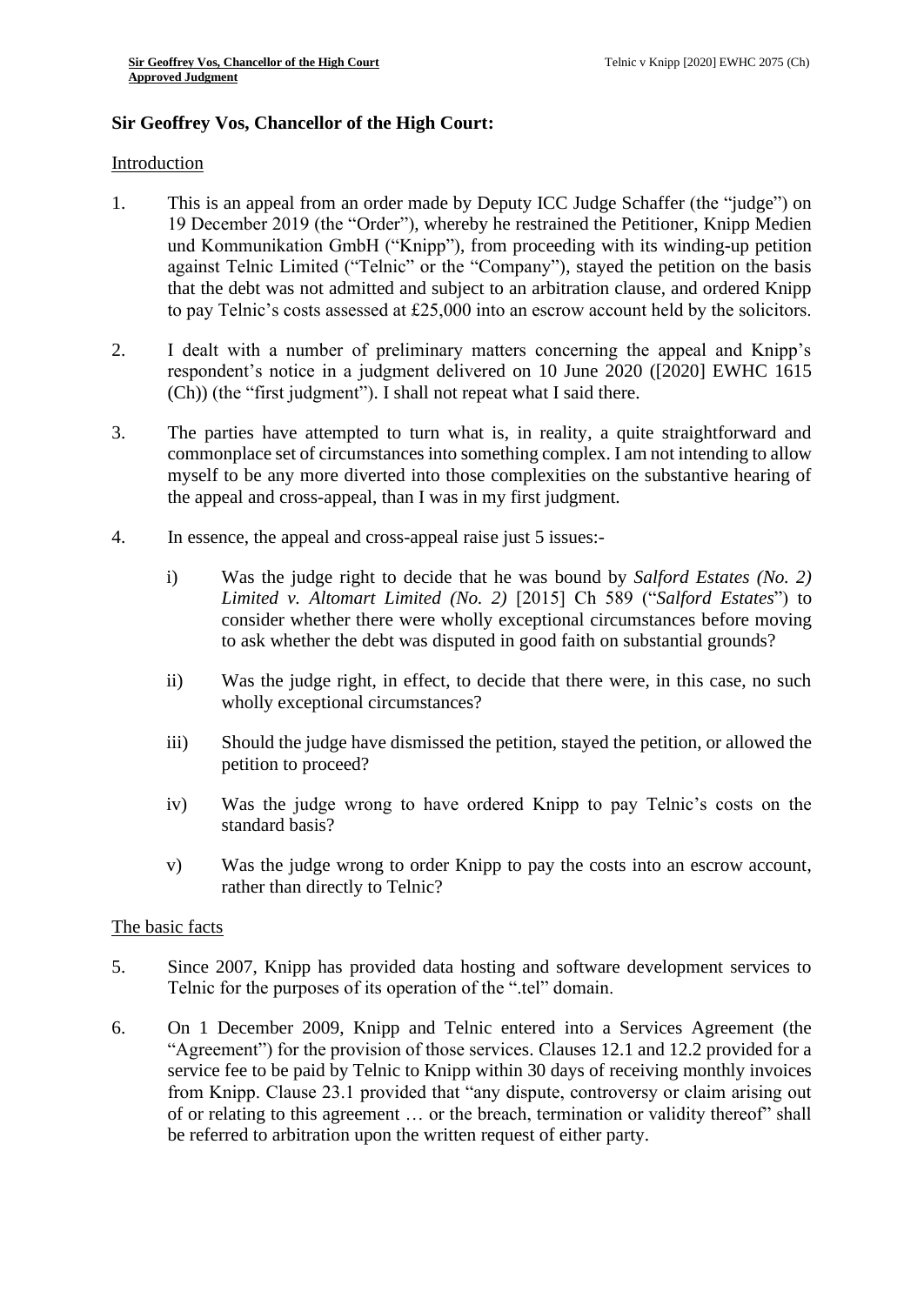- 7. Knipp claims that Telnic has not paid invoices totalling £263,777.28 in respect of hosting services provided after October 2015 and earlier software development work, and that Telnic is balance sheet insolvent.
- 8. In November 2014, Knipp and Telnic allegedly entered into a further agreement (the "Term Sheet"), which provided for the creation of a new German company, "NEWCO", to be 51% owned by Knipp and 49% owned by Telnic. The joint venture envisaged by the Term Sheet never took place. According to Telnic, Knipp agreed to waive the service fees (payable under the Agreement) in accordance with clause XI of the Term Sheet. According to Knipp, certain conditions precedent set out in clause XIV of the Term Sheet were never met so that the Term Sheet never came into force. Telnic claims to have a cross-claim against Knipp for its failure to adhere to the agreement in the Term Sheet.
- 9. On 23 November 2015, Mr Khashayar Mahdavi, a director of Telnic, allegedly wrote to Knipp agreeing that Telnic would pay the service fees due under the Agreement to Knipp from October 2015. There is a dispute as to whether this letter is covered by without prejudice privilege.
- 10. On 21 April 2017, Telnic sold its business to Telnames Ltd ("Telnames"), then its wholly owned subsidiary, since which time Telnic has not been actively trading. At the same time (after a Telnic board meeting on 24 March 2017) Telnic distributed all Telnames shares owned by Telnic in kind to Telnic's shareholders *pro rata* to their holding in Telnic.
- 11. On 19 March 2019, Knipp demanded £263,777.28 from Telnic in respect of the charges I have mentioned (the "petition debt"). The charges remain unpaid.
- 12. On 25 October 2019, Knipp presented a petition to wind up Telnic based on the petition debt on the grounds that Telnic was unable to pay its debts. The judge made his Order on 19 December 2019. Telnic was granted permission to appeal by Fancourt J on 29 April 2020, and I granted Knipp permission to cross appeal the Order and to amend its respondent's notice on 10 June 2020.
- 13. Since the Order was made, an arbitration between Telnic and Knipp has been initiated, and directions have been given by the arbitrators for its determination in the ensuing months.

## The judge's judgment

14. Having set out the facts and the relevant parts of sections 122 and 123 of the Insolvency Act 1986 (the "1986 Act"), the judge cited the headnote and [39]-[41] of Sir Terence Etherton C's judgment in *Salford Estates* (see below). The judge concluded that the winding-up petition should not proceed for 5 reasons: (i) the Agreement on Knipp's own case remained extant, (ii) the petition debt was based on the Agreement, (iii) the petition debt was disputed and any such dispute should be referred to arbitration. That was consistent with the view taken by Knipp when it was proposing to trigger the arbitration provisions in July 2018, (iv) the Term Sheet was not material to the question of whether there should be an arbitration, because clause 24.3 of the Agreement made clear that the Term Sheet did not vitiate the terms of the Agreement, and (v) there were no special or exceptional circumstances "which would require this court to undertake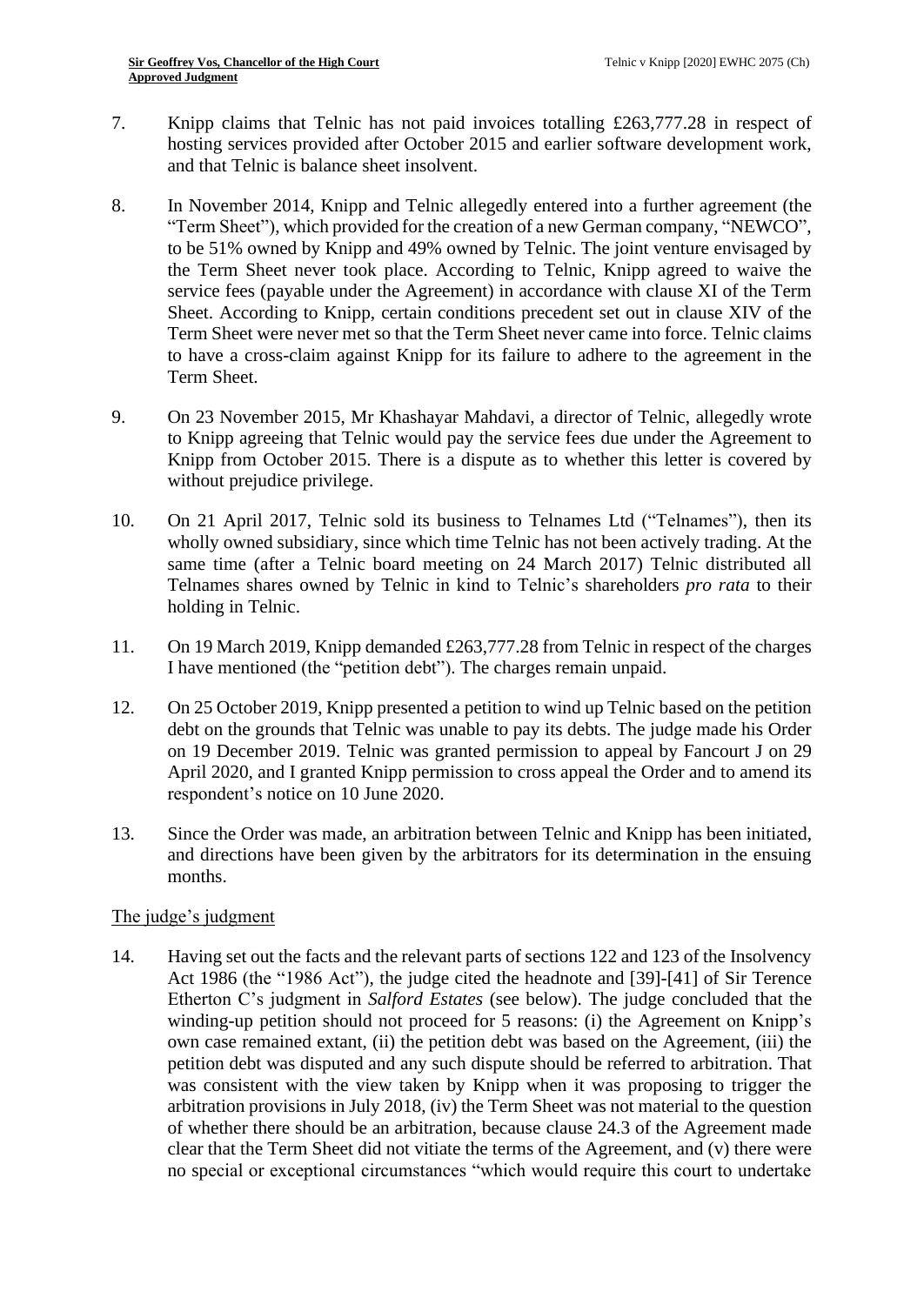the very exercise which in *Salford [Estates]* we were cautioned not to undertake". He said that, stripping out the disputed debt, on Mr Mahdavi's evidence the company was not balance sheet insolvent.

- 15. The judge decided at [19] to limit the relief he granted, as a matter of discretion, to a stay of the petition because it was appropriate to protect Knipp for 4 reasons: (i) Knipp could apply to lift the stay if an arbitration award were made in its favour, (ii) any steps taken by Telnic to dispose of assets after the petition was presented would be *prima facie* void under section 127 of the 1986 Act, (iii) the petition date critically preserved any appropriate attack on antecedent transactions before October 2019, and (iv) "on balance and importantly" there was no real prejudice to Telnic as it was not actively trading and had not been for some time.
- 16. At [20] the judge stated that he would give liberty to apply "making it clear that if the arbitration does not proceed with the assiduous cooperation of the Company, and by that I mean within the next month to six weeks, the court may well be minded to consider lifting the stay and allowing the petition to proceed on the basis that the Company is deliberately not engaging in the arbitration process. That would be, in my judgment, an appropriate exercise of the court's discretion in allowing the petition, in those circumstances, to proceed and to exercise its own jurisdiction on the sustainability of the petition debt and any defences which are advanced against it".
- 17. When declining permission to appeal, the judge said that it was "important, in the overall context of this litigation, that [Knipp's position] is preserved". He refused permission to appeal "because it is right to hold the ring pending arbitration. Although I do not find special circumstances, I do find the facts of this case, particularly given the unusual concession which was made by Mr Mahdavi … as to the claim and how it is perceived by him, is something which would have told against him in terms of an overall assessment of the case". I suggested in argument that the "unusual concession" might have been a reference to paragraph 8b of Mr Mahdavi's 2<sup>nd</sup> witness statement, where he said that it was his view that "Knipp was cynically using the threat of legal action, and a refusal to comply with its obligations under the Term Sheet, as a strategy to take over the Company's business", and that it was in that context that Telnic had told Knipp that "commencing a misconceived arbitration against [Telnic] would not have the result that Knipp hoped. Instead of gaining the [Telnic's] business for itself, [Telnic] would enter liquidation, destroying value for all stakeholders". Ms Anna Scharnetzky, counsel for Knipp, thought that it was, instead, a reference to Mr Mahdavi's admission of a debt of over £300,000 as recorded in Telnic's accounts. I think the former more likely. Although it may not matter greatly, this aspect of the judge's comments throws some further light on his reason for ordering a stay rather than a dismissal of the petition.
- 18. The transcript of the hearing before judge also records that, in submissions on costs, the judge said that he wanted "to put [Telnic] under pressure to make sure it engages in the arbitration. I do not want anyone to dilly-dally on this".

#### Authorities

19. The leading relevant authority is *Salford Estates*, upon which the judge relied. Sir Terence Etherton C said this at [39]-[41]: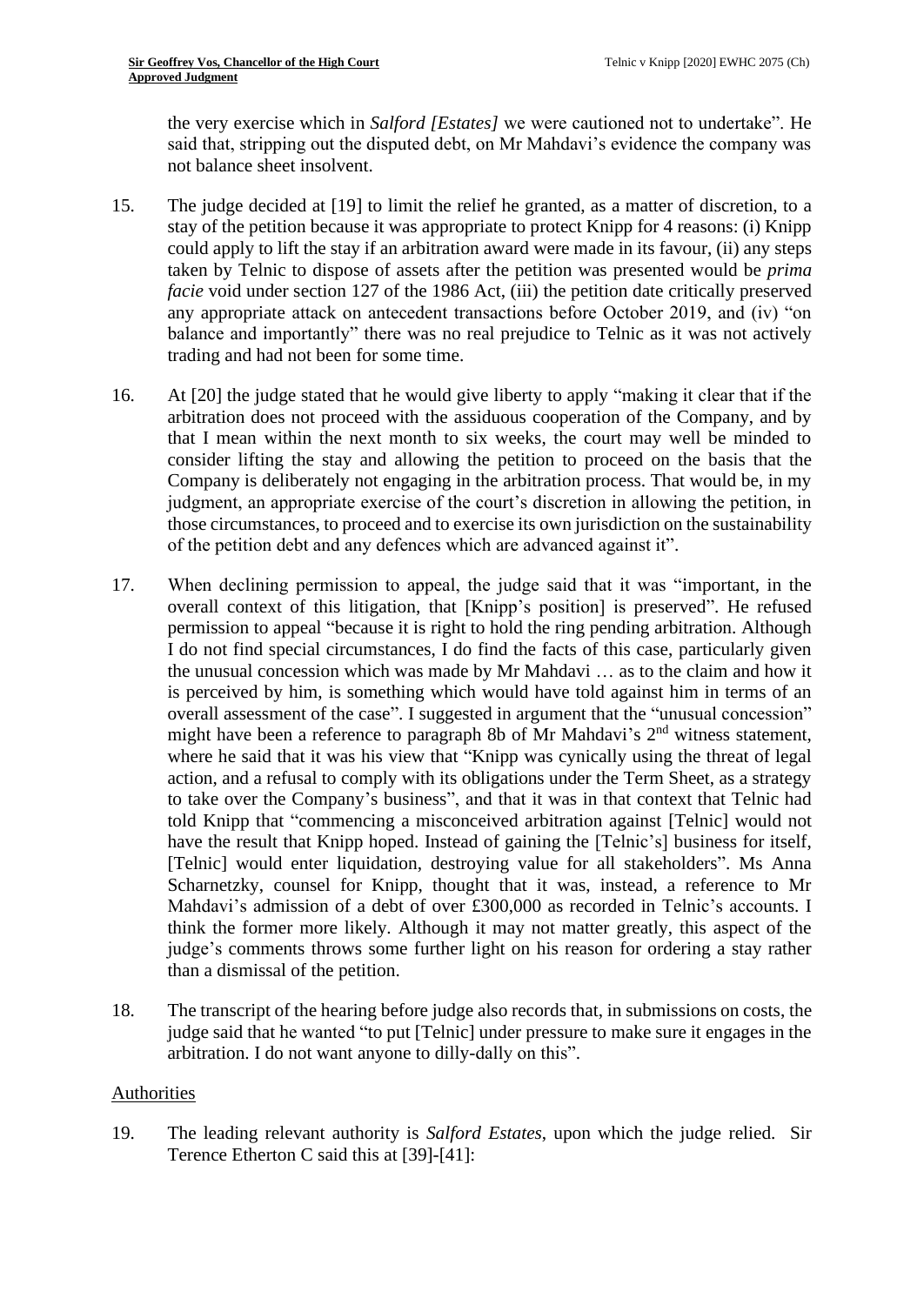"39. My conclusion that the mandatory stay provisions in [section 9](http://uk.westlaw.com/Document/IEE03CF20E44E11DA8D70A0E70A78ED65/View/FullText.html?originationContext=document&transitionType=DocumentItem&vr=3.0&rs=PLUK1.0&contextData=(sc.DocLink)) of the [Arbitration Act 1996] do not apply in the present case is not, however, the end of the matter. [Section 122\(1\)](http://uk.westlaw.com/Document/ID6BFFC70E44A11DA8D70A0E70A78ED65/View/FullText.html?originationContext=document&transitionType=DocumentItem&vr=3.0&rs=PLUK1.0&contextData=(sc.DocLink)) of the 1986 Act confers on the court a discretionary power to wind up a company. It is entirely appropriate that the court should, save in wholly exceptional circumstances which I presently find difficult to envisage, exercise its discretion consistently with the legislative policy embodied in the 1996 Act. This was the alternative analysis of Warren J in the Rusant case, at para 19.

40. Henry and Swinton Thomas LJJ considered in *[Halki](http://uk.westlaw.com/Document/IB8DD0180E42711DA8FC2A0F0355337E9/View/FullText.html?originationContext=document&transitionType=DocumentItem&vr=3.0&rs=PLUK1.0&contextData=(sc.DocLink))  [Shipping Corpn v Sopex Oils Ltd](http://uk.westlaw.com/Document/IB8DD0180E42711DA8FC2A0F0355337E9/View/FullText.html?originationContext=document&transitionType=DocumentItem&vr=3.0&rs=PLUK1.0&contextData=(sc.DocLink))* [1998] 1 WLR 726 that the intention of the legislature in enacting the 1996 Act was to exclude the court's jurisdiction to give summary judgment, which had not previously been excluded under the [Arbitration](http://uk.westlaw.com/Document/I604A6ED1E42311DAA7CF8F68F6EE57AB/View/FullText.html?originationContext=document&transitionType=DocumentItem&vr=3.0&rs=PLUK1.0&contextData=(sc.DocLink))  [Act 1975.](http://uk.westlaw.com/Document/I604A6ED1E42311DAA7CF8F68F6EE57AB/View/FullText.html?originationContext=document&transitionType=DocumentItem&vr=3.0&rs=PLUK1.0&contextData=(sc.DocLink)) It would be anomalous, in the circumstances, for the Companies' Court to conduct a summary judgment type analysis of liability for an unadmitted debt, on which a winding up petition is grounded, when the creditor has agreed to refer any dispute relating to the debt to arbitration. Exercise of the discretion otherwise than consistently with the policy underlying the 1996 Act would inevitably encourage parties to an arbitration agreement—as a standard tactic—to bypass the arbitration agreement and the 1996 Act by presenting a winding up petition. The way would be left open to one party, through the draconian threat of liquidation, to apply pressure on the alleged debtor to pay up immediately or face the burden, often at short notice on an application to restrain presentation or advertisement of a winding up petition, of satisfying the Companies Court that the debt is bona fide disputed on substantial grounds. That would be entirely contrary to the parties' agreement as to the proper forum for the resolution of such an issue and to the legislative policy of the 1996 Act.

41. There is no doubt that the debt mentioned in the Petition falls within the very wide terms of the arbitration clause in the Lease. The debt is not admitted. In accordance with the decision in the *Halki Shipping* case [*HalkiShipping Corporation v. Sopex Oils Limited* [1998] 1 WLR 726], that is sufficient to constitute a dispute within the 1996 Act, irrespective of the substantive merits of any defence, and, were there proceedings on foot to recover the debt, to trigger the automatic stay provision in [section 9\(1\)](http://uk.westlaw.com/Document/IEE03CF20E44E11DA8D70A0E70A78ED65/View/FullText.html?originationContext=document&transitionType=DocumentItem&vr=3.0&rs=PLUK1.0&contextData=(sc.DocLink)) of the 1996 Act. For the reasons I have given, I consider that, as a matter of the exercise of the court's discretion under [section 122\(1\)\(f\)](http://uk.westlaw.com/Document/ID6BFFC70E44A11DA8D70A0E70A78ED65/View/FullText.html?originationContext=document&transitionType=DocumentItem&vr=3.0&rs=PLUK1.0&contextData=(sc.DocLink)) of the 1986 Act, it was right for the court either to dismiss or to stay the Petition so as to compel the parties to resolve their dispute over the debt by their chosen method of dispute resolution rather than require the court to investigate whether or not the debt is bona fide disputed on substantial grounds".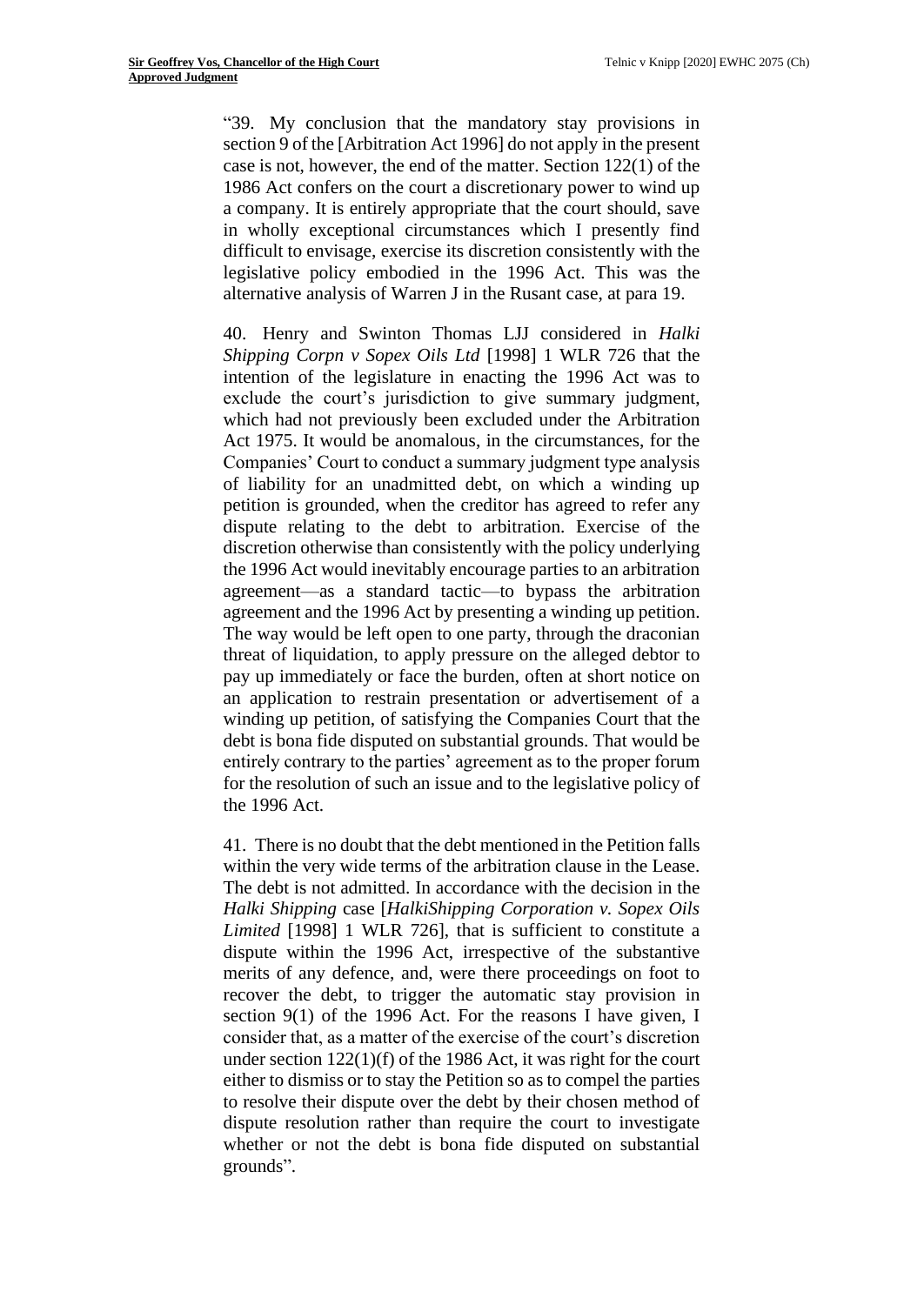20. In *AnAn Group (Singapore) Ptw Ltd v. VTB Bank* [2020] SGCA 33 ("*AnAn*"*)*, the Court of Appeal of Singapore ("CAS") considered the standard of review in respect of a winding up petition based on a debt, which was the subject of an arbitration agreement. It largely followed *Salford Estates* concluding at [56] that winding up proceedings would be stayed or dismissed "as long as (a) there is a valid arbitration agreement between the parties; and (b) the dispute falls within the scope of the arbitration agreement, provided that the dispute is not being raised by the debtor in abuse of the court's process". The CAS thought that the "wholly exceptional circumstances" exclusion was too exacting a standard, imposing the "abuse of the court's process" exclusion instead (see [94]-[99] in the CAS's judgment). The CAS referred to the fact that Nugee J in *Fieldfisher LLP v. Pennyfeathers Ltd* [2016] EWHC 566 (Ch) at [28]- [29] had said that "the fact that the alleged debtor has made admissions in the past that money is due cannot fall within the description of wholly exceptional circumstances that the Chancellor seems to have had in mind".

#### The arguments of the parties

- 21. On its cross appeal (issues 1 and 2 above) Knipp argued that *Salford Estates* preserved the court's power to enquire whether a petition debt is disputed in good faith and on substantial grounds. The court should look closely at the particular facts of the case and balance the conflicting interests of the arbitration and insolvency regimes. There are, Knipp submitted, exceptional circumstances in this case because (a) the debt was admitted in correspondence said by Telnic to have been without prejudice, (b) Telnic is anyway balance sheet insolvent and the judge was wrong to have held otherwise, (c) Telnic has made an unlawful distribution to its shareholders, and (d) Telnic has tried to slow down the arbitration, or failed to participate in it in good faith. The court should therefore look at the substance of Telnic's non-admission of the petition debt and conclude that it is not in good faith and/or on substantial grounds.
- 22. On Telnic's appeal, Knipp argued that the judge had a discretion whether to dismiss or stay the petition. The judge was correct to stay the petition pending arbitration, both for the reasons he gave and because Telnic is balance sheet insolvent and has sought to delay the arbitration proceedings. Knipp argues that the costs order was a discretionary decision which the judge was entitled to reach and it should not be interfered with on appeal.
- 23. Telnic argued on issues 1 and 2 that none of the exceptional circumstances relied upon by Knipp can justify displacing the well-established rule that the court will not examine whether a debt governed by an arbitration agreement is disputed in good faith on substantial grounds.
- 24. On issue 3, Telnic argued that the judge should have dismissed the petition. It argues that a petitioner does not have standing unless it first establishes that it is a creditor. The court will only allow a petition based on a debt disputed in good faith and on substantial grounds to proceed in "very exceptional circumstances". An unadmitted debt which is subject to an arbitration agreement is treated as disputed for all practical purposes. A petition based on a disputed debt is bound to fail, is an abuse of the court's process and entitles the company to an unconditional injunction restraining it on the basis that the petitioner cannot establish standing. The court has a duty to strike out abusive proceedings. Telnic relied on numerous cases where the court has struck out a winding up petition based on a disputed debt. It submitted that Knipp knew that the debt was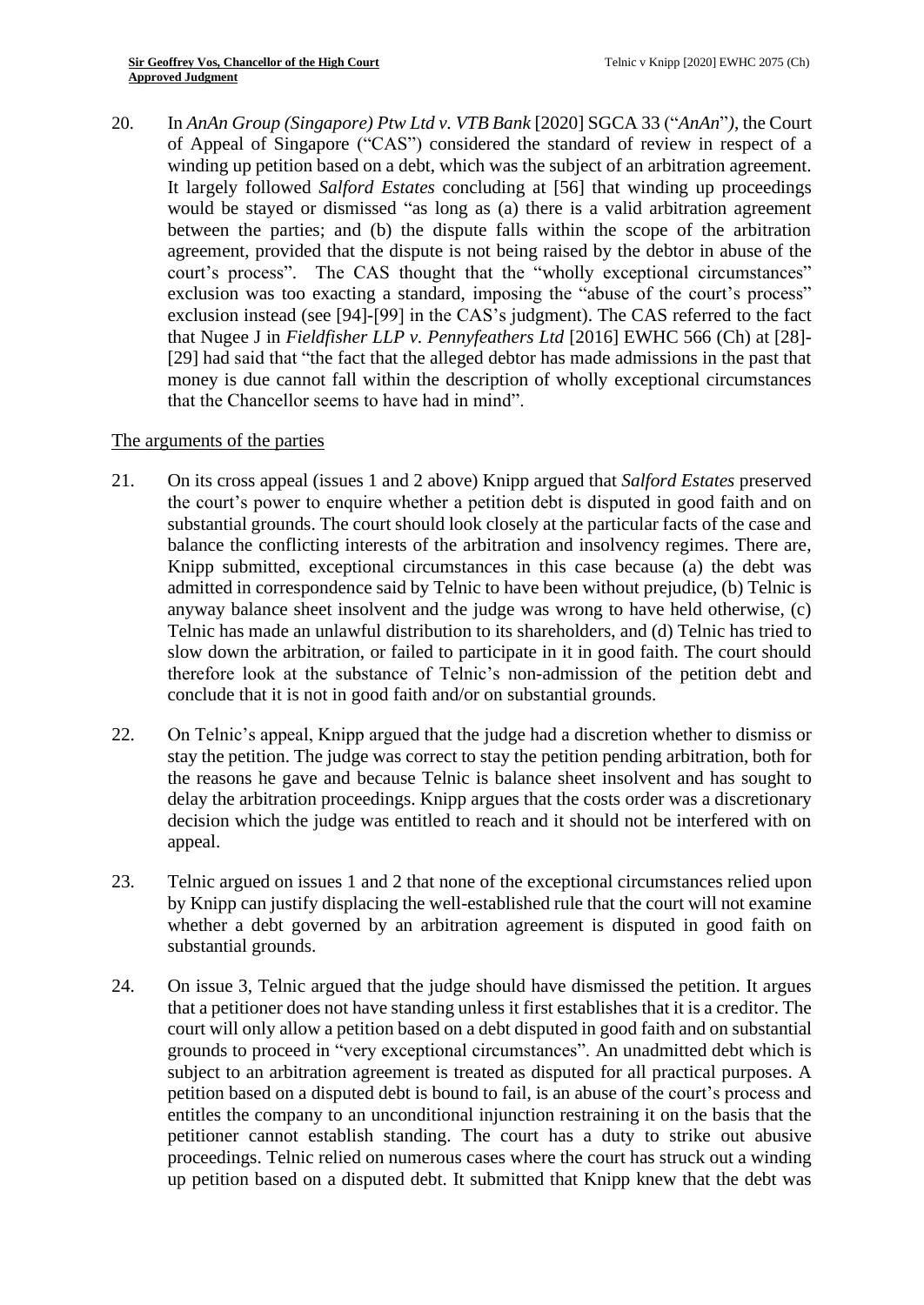disputed and decided to proceed anyway with its petition. The winding up petition is therefore a clear and deliberate abuse of process.

25. On issue 4, Telnic relied on the decision of Evans-Lombe J in *Sat-Elite Limited v. Strong* [2003] EWHC 2990 (Ch) ("*Sat-Elite*") at [24] to argue that it is wrong in principle to award costs on anything other than the indemnity basis without good reason when there is a disputed debt petition. On issue 5, Telnic argued that the judge appeared to have been motivated by an inappropriate desire to prevent the Company from using the costs awarded in its favour to fund its defence to the arbitration proceedings. The order in effect gave Knipp an enhanced freezing order.

Issue 1: Was the judge right to decide that he was bound by *Salford Estates* to consider whether there were wholly exceptional circumstances before moving to ask whether the debt was disputed in good faith on substantial grounds?

- 26. Once it is accepted, as it must be in this case, that (i) the petition debt is alleged to arise under the Agreement, (ii) the Agreement includes a binding arbitration clause, and (iii) the debt is disputed or not admitted, the judge was plainly bound by the decision in *Salford Estates*.
- 27. As Sir Terence Etherton C made clear in *Salford Estates*, in a case where the debt is covered by an arbitration agreement, the judge sitting (now) in the Insolvency and Companies List of the Business and Property Courts should not "conduct a summary judgment type analysis of liability". It is not, therefore, appropriate, save in wholly exceptional circumstances, for that judge to inquire whether the debt is disputed in good faith on substantial grounds. *Salford Estates* decided that such an investigation should not be made unless wholly exceptional circumstances were established. Nugee J said in *Fieldfisher*, and I agree, that even past admissions of the debt (at least ones that are seemingly retracted by the time of the application) would not constitute such circumstances. That is because the court reasoned in *Salford Estates* that the discretion of the judge of the Insolvency and Companies List must be exercised so as to (a) uphold the policy of the Arbitration Act 1986, (b) discourage parties to an arbitration agreement from bypassing it as a tactic by presenting a winding up petition, (c) prevent one party applying pressure on an alleged debtor to pay up immediately or face the burden of satisfying the court that the debt was *bona fide* disputed on substantial grounds, and (d) require the parties to adhere to their agreement as to the proper forum for the resolution of such an issue.
- 28. In these circumstances, the only real question is whether such wholly exceptional circumstances existed in this case.

Issue 2: Was the judge right, in effect, to decide that there were, in this case, no such wholly exceptional circumstances?

29. It is said that there were wholly exceptional circumstances in this case because (a) the debt was admitted in correspondence said by Telnic to have been without prejudice, (b) Telnic is anyway balance sheet insolvent and the judge was wrong to have held otherwise, (c) Telnic has made an unlawful distribution to its shareholders, and (d) Telnic has tried to slow down the arbitration, or failed to participate in it in good faith.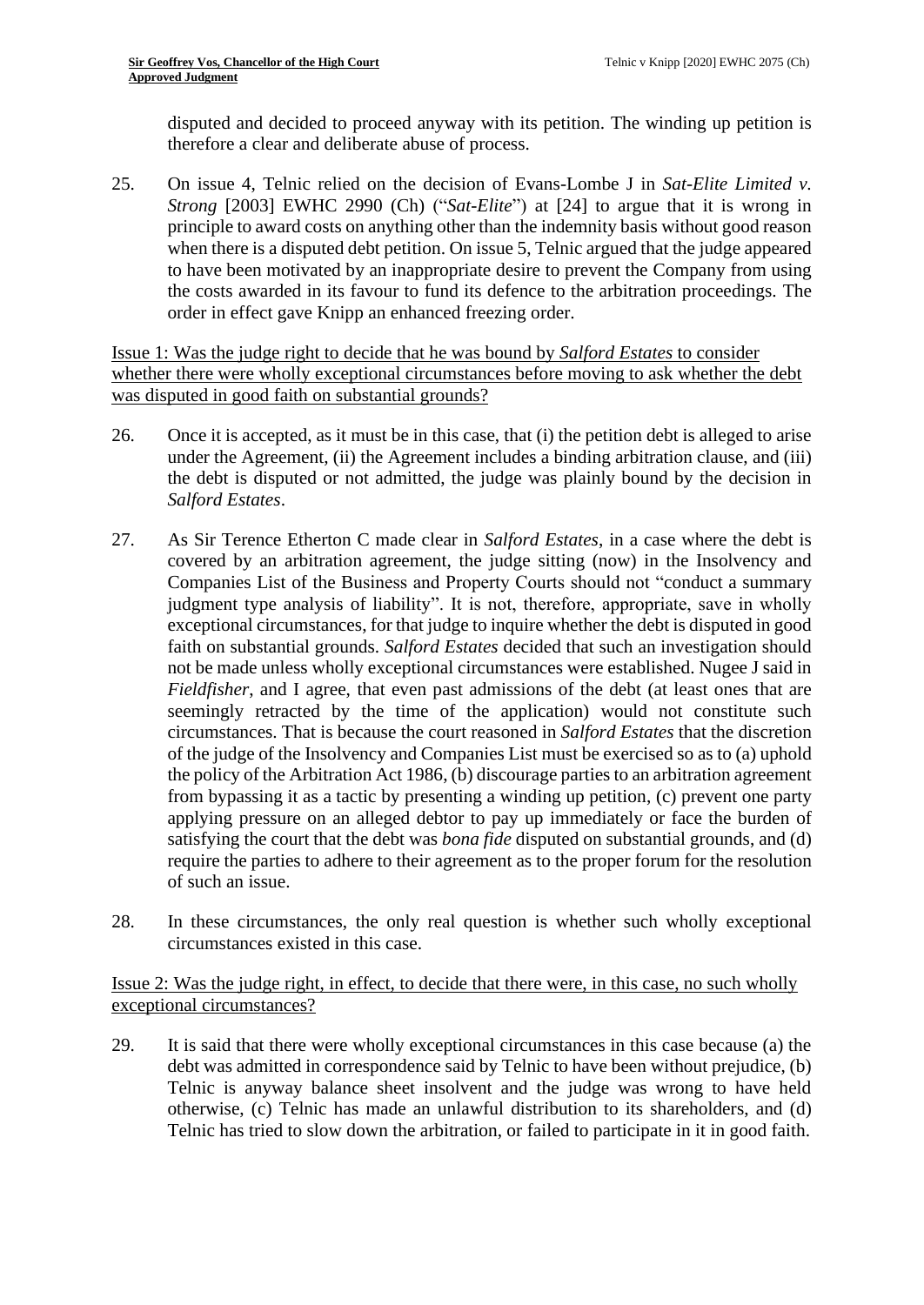- 30. As the CAS in *AnAn* and Nugee J in *Fieldfisher* implied, the "wholly exceptional circumstances" test is an exacting one. Knipp invites the court in this case to circumvent the test laid down in *Salford Estates*, because, in effect, it is said that the dispute raised by Telnic and its non-admission of the petition debt is unmeritorious. But the merits are being determined in the arbitration as the parties agreed they should be. There is, in my judgment, nothing in the circumstances relied upon by Knipp that takes this case out of the ordinary and into the realm of wholly exceptional circumstances. The alleged admissions are hedged around with caveats that make them inconclusive, and, as I have said, I agree with Nugee J's views about the value of this kind of alleged admission. The alleged balance sheet insolvency is unclear as is so commonly the case. Even if it were the case, it would not give Knipp *locus standi* to pursue a petition unless it could show that it was a creditor. The alleged unlawful distribution is also disputed and itself raises complex issues of law and fact that cannot be resolved in proceedings of this kind. Telnic's conduct in seeking to stay the arbitration may have been unfortunate, but can hardly be described as a wholly exceptional circumstance.
- 31. As I said in my first judgment in this case at [12], *Salford Estates* does not establish that the court cannot under any circumstances enquire into whether or not the debt is disputed in good faith or on substantial grounds. It is a matter of discretion, as I made clear in *The Commissioners for Her Majesty's Revenue and Customs v Changtel Solutions UK Limited* [2015] EWCA Civ 29 ("*Changtel*") at [48]. But as I also said in my first judgment the circumstances will be very rare for the reasons given in *Salford Estates.* Having now examined the circumstances raised by Knipp in this case in detail, I have reached the clear conclusion that no very rare and wholly exceptional circumstances exist here that would justify the court in departing from its usual practice which is to dismiss or stay the petition.
- 32. There is, therefore, no need for me to go on to consider whether the petition debt is, on the facts, disputed in good faith on substantial grounds. Knipp accepted that, if there were no wholly exceptional circumstances justifying the consideration of that issue, it did not require determination on their cross-appeal.

Issue 3: Should the judge have dismissed the petition, stayed the petition, or allowed the petition to proceed?

- 33. On the basis of the decisions that I have made thus far, the judge was right not to allow the petition to proceed.
- 34. The first question under this head, therefore, is whether there is a discretion in the court to decide not to dismiss a petition, having concluded that the dispute is covered by an arbitration agreement, and that there are no "wholly exceptional circumstances" justifying the court proceeding to consider whether the petition debt is disputed in good faith and on substantial grounds.
- 35. The starting point once again is *Salford Estates*. Sir Terence Etherton C said at [40] that "it would have been better to have dismissed the Petition rather than to stay it in the absence of any evidence that there was another creditor of Altomart who was willing to be substituted as the petitioner". Although he seems not to have thought that a stay was not open to the court.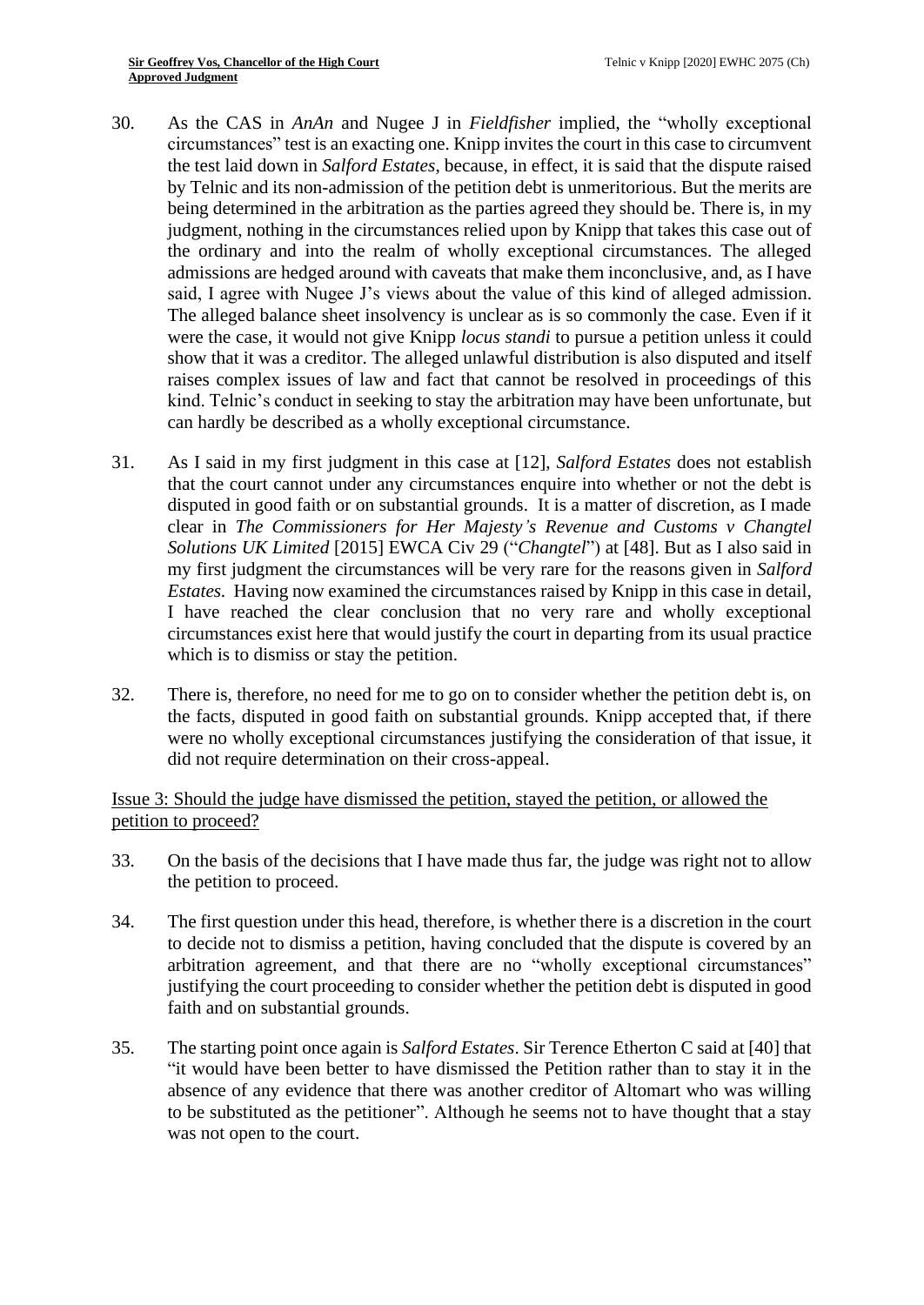- 36. There is, in fact, not much authority on the situation that arises here and arose in *Salford Estates*; that is where a petition is stayed or dismissed to allow an arbitration to proceed. The bulk of the authority concerns the more usual situation where the question is what should happen to a petition founded on a debt that is determined to be genuinely disputed on substantial grounds. $<sup>1</sup>$ </sup>
- 37. In *Tallington Lakes v. Ancasta International Boat Sales* [2014] BCC 327 at [4]-[5], David Richards J described the principle that a petition founded on a debt that was genuinely disputed on substantial grounds would be struck out as "a statement of general practice". He said also that "the earlier practice of staying a winding-up petition while the issue of liability was determined in separate proceedings was abandoned in favour of striking it out". Moreover, in *In Re a Company (No 006685 of 1996)* [1997] BCC 830 at page 832, Chadwick J described the striking out of a disputed debt as a "rule of practice". Finally, in *Jubilee Internationale v. Farlin Timbers TBE* [2005] EWHC 3331 (Ch), Mr John Jarvis QC, sitting as a deputy judge of the High Court, adjourned a petition to allow an arbitration to proceed in Singapore, but for reasons that are far removed from the present case. Telnic argued that the decision was wrong because it did not consider whether the presentation of the petition had been an abuse of process and because very few cases were cited. I would regard it as an example of the flexibility that is available to the winding up court.
- 38. As it seems to me, the cases relied upon by Telnic such as *Mann v. Goldstein* [1968] 1 WLR 1091*, Re Claybridge Shipping* [1997] 1 BCLC 572 (CA) and *Re GFN Corporation* [2009] CILR 650 are not concerned with the question of whether there is jurisdiction to stay or adjourn, rather than strike out, a petition (save, perhaps, where the company is obviously solvent). There plainly is such jurisdiction; the question is simply whether it was correctly exercised.
- 39. As Sir Terence Etherton C held in *Salford Estates*, the court's discretion in circumstances of this kind should be exercised consistently with the policy behind the Arbitration Act 1996.
- 40. The judge's reasons for staying, rather than dismissing, the petition were diverse. He wanted to make it clear that Telnic should cooperate in the arbitration process, and to protect Knipp by allowing it to lift the stay if it succeeded in the arbitration. He wanted to protect creditors by preventing Telnic disposing of assets and preserving a liquidator's rights of action in respect of the period up to presentation. He considered prejudice to Telnic, but thought a stay was appropriate because Telnic was not an active trading company.
- 41. Mr Robert Amey, counsel for Telnic, criticised these reasons because he said the stay gave Knipp better protection than it would have had if it had applied for a freezing injunction, without it having to provide an undertaking in damages or an exclusion for Telnic's reasonable legal fees. He submitted that Telnic needed to raise money to contest the arbitration and it could not do so whilst Knipp's petition was extant. Knipp

<sup>&</sup>lt;sup>1</sup> *French* on *Applications to Wind Up Companies*, 3<sup>rd</sup> edition, 2015, gives three reasons why a disputed debt petition might be adjourned rather than dismissed: fraud, a likely inability to pay if the debt is established, and "required by the particular circumstances of the case".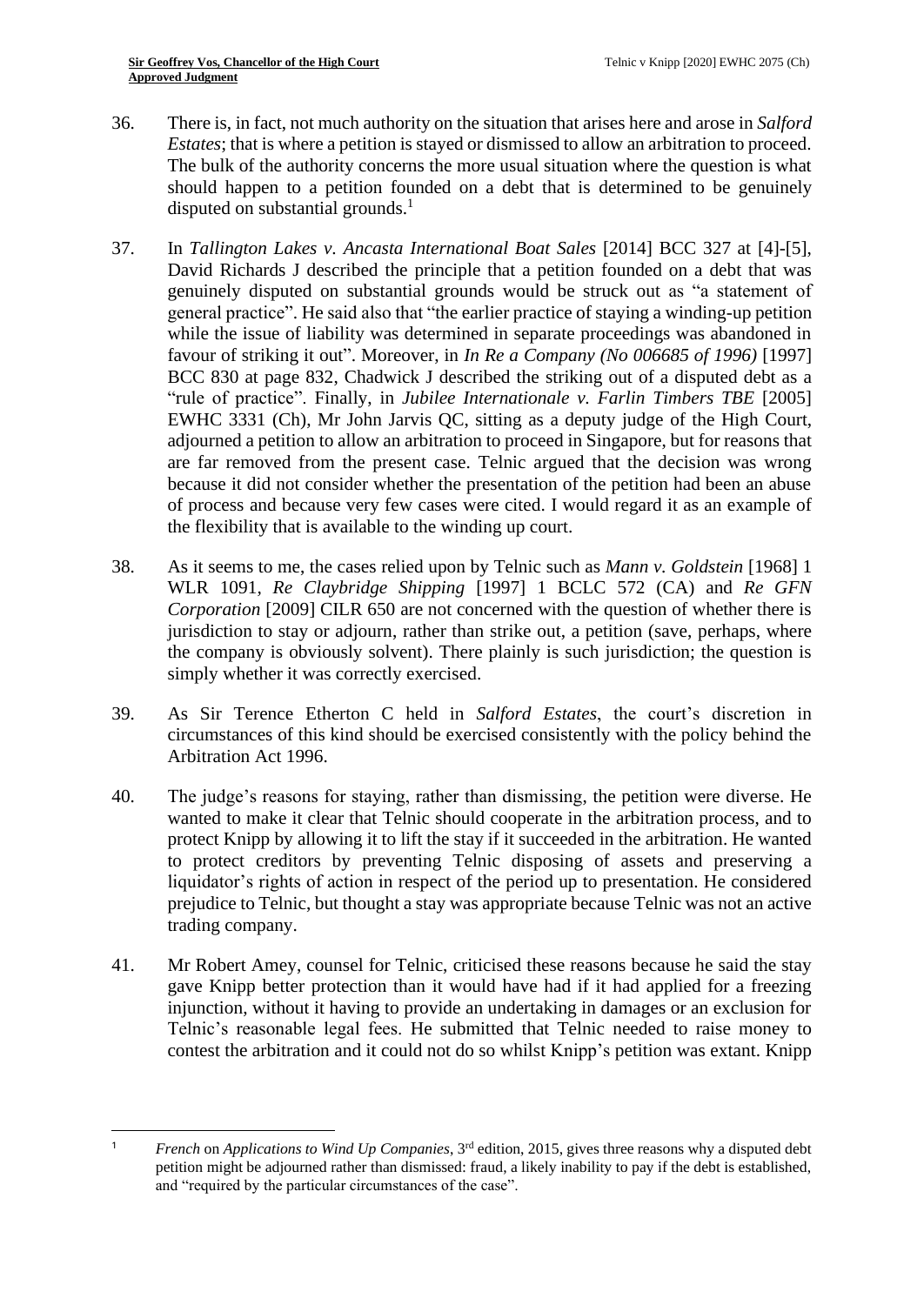submitted in response that Telnic has in practice raised funds to contest the arbitration, so this objection was illusory.

- 42. As it seems to me, the judge exercised his discretion as between stay and dismissal of the petition in an appropriate manner. I see no indication in his judgment that he had failed to realise that he needed to consider the question carefully. It seems a fair inference from what he did say, and despite the fact that he did not mention the point expressly, that he understood that the normal course would have been to dismiss the petition. That was why he explained carefully, in a short judgment, the precise reasons for limiting the relief he was granting to a stay of the petition. Moreover, his judgment expressly cited the passage from Sir Terence Etherton C's judgment in which he spoke repeatedly of the need, in exercising the winding up court's discretion, to uphold the policy of the Arbitration Act 1996.
- 43. Moreover, the matters the judge took into account were all relevant, in greater or lesser measure, to the discretion he was exercising. Prejudice to Telnic was considered and apparently rejected. The judge did not have to mention every aspect of every ramification of the Order he was making. The comparison with the freezing order jurisdiction is not a relevant factor; as I pointed out in *Changtel* at [36]-[41], the winding up court exercises its own discretion.
- 44. In these circumstances, I can see no basis for the submission that the judge exercised his discretion on the wrong legal basis, and therefore no foundation for an appeal court to interfere with his conclusion.
- 45. I raised the possibility in the course of argument, that circumstances had changed since the judge made his order, in that an active arbitration was now underway, when that had not been the situation before the judge. Telnic suggested I could take that into account in deciding this aspect of the appeal. I disagree, on the basis that I have decided that I cannot interfere with the judge's discretion. It would have been different if I had reached another conclusion. But, in this situation, if Telnic wishes to ask for the judge's stay to be varied, or for a new order to be made, in the light of new circumstances, it must apply at first instance under the liberty the judge granted.
- 46. I would, therefore, dismiss Telnic's appeal on this point, and uphold the judge's decision to stay Knipp's petition.

## Issue 4: Was the judge wrong to have ordered Knipp to pay Telnic's costs on the standard basis?

47. This issue only arises if Telnic is right on issue 3. Once it is clear that the judge was entitled to stay the petition, the award of standard costs was entirely appropriate.

Issue 5: Was the judge wrong to order Knipp to pay the costs into an escrow account, rather than directly to Telnic?

48. Again, I see this as entirely a matter of the court's wide discretion as to costs. The judge was justified in his scepticism at the time about Telnic's willingness to engage in the arbitration. He required the costs to be deposited in escrow in case all that Knipp had been alleging came true, and it was later shown that Telnic had indeed been contesting